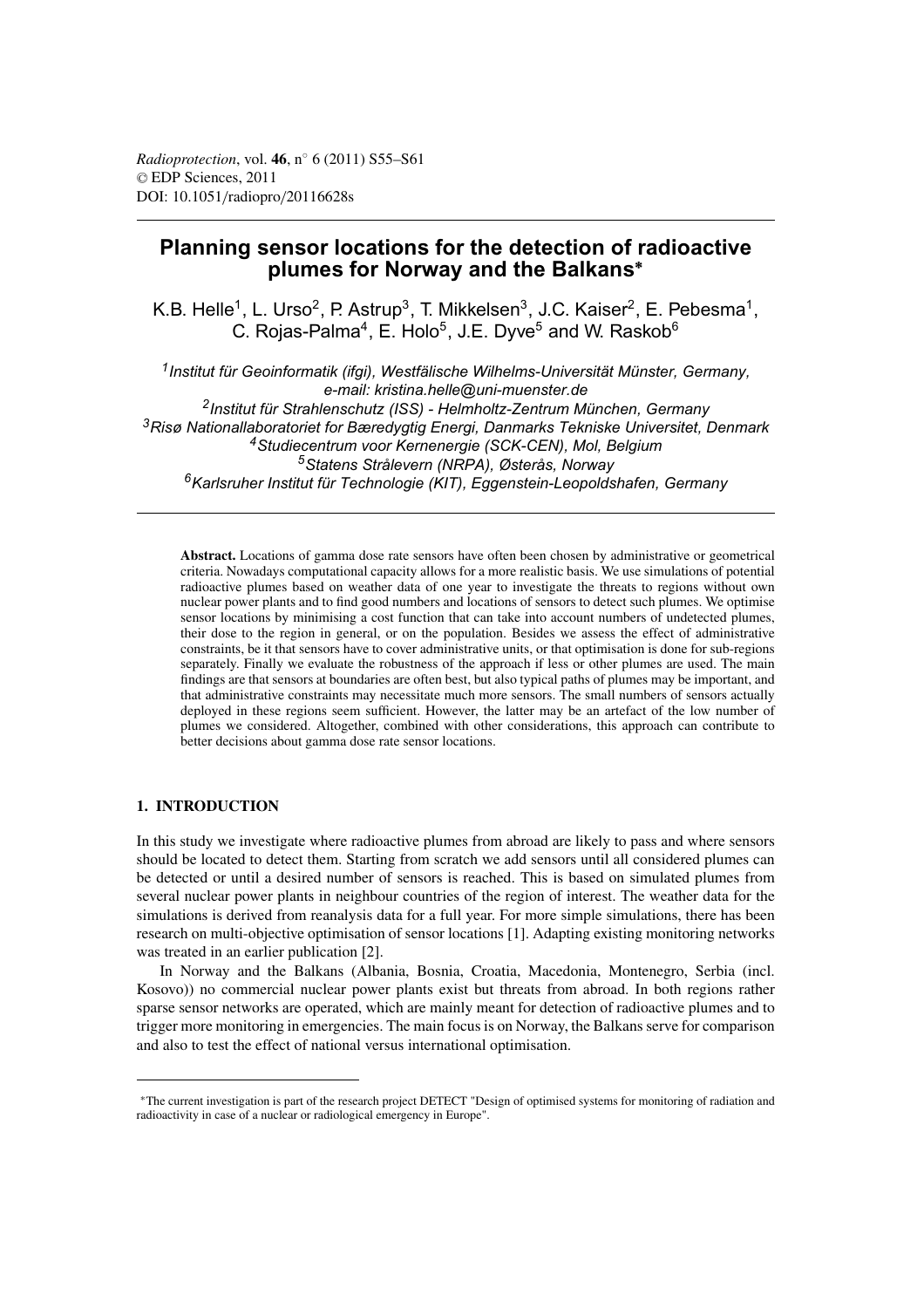#### S56 RADIOPROTECTION

### **2. METHODS AND DATA**

### **2.1 Plume simulations**

The plume simulations for this study are made with the RIMPUFF dispersion model [3, 4]. The input meteorological data with one hour resolution is calculated with the Weather Research and Forecast Model [5], based on NCEP reanalysis data [6, 7]. During all of 2007 a new twelve hour release is started every 84 h and simulated for up to seven days. The nuclide vector consists of Kr-88, Sr-91, I-131, Xe-133, Xe-135, and Cs-137 at a constant release rate of  $1 \cdot 10^{12}$  Bq/s for each nuclide, released as puffs every 30 min. Release height is 50 m (or 1550 m) and no heat is considered. The releases are started at locations of nuclear power plants possibly threatening the regions of interest, these are Chernavoda (RO), Kozloduy (BG), Krsko (SI), Paks (HU), and Temelin (CZ) for the Balkans; Forsmark (SE), Kola (RU), Ringhals (SE), Torness (UK), and another source close to Andoya (15.5˚E, 69.5˚N), to take into account threats from nuclear powered navy vessels, for Norway. The resulting dose rates are computed at a grid with 4 km resolution. We optimise sensors for three different sets of simulations, for the Balkans 50m release height and for Norway with both heights.

#### **2.2 Cost functions and optimisation**

The aim of the optimisation is to minimise the cost function that assigns a value to each given set of sensors. The cost function is based on the simulated plumes. For each plume  $i \in I$ , for all time intervals  $t \in T$  and locations (grid cells)  $x \in X$ , the gamma dose rate  $r_i(x, t)$  is known from the simulations. We only care, if a plume could be detected at a location at all during the whole plume passage. The detection threshold is set to 100nSv/h based on different national limits for early warning in Europe. Therefore the following indicator function (1) is used

$$
K(i, x) = \begin{cases} 1 \text{ if } \forall t \in T : r_i(x, t) \le 100 \, nSv/h \\ 0 \text{ else (i.e. if plume } i \text{ is detected at location } x) \end{cases} \tag{1}
$$

For a set of sensors  $S = \{x_1, \ldots, x_m\} \subseteq X$ , the cost (2) is the weighted number of plumes that are not detected by any of the sensors

$$
c(S) = \sum_{i \in I} w(i) \cdot \prod_{x_j \in S} K(i, x_j)
$$
 (2)

We apply three different weights to take into account the different effect of plumes and to focus on the important ones. The simplest weight is  $w_{\text{number}}(i) \equiv 1$  for  $c_{\text{number}}$ , the number of undetected plumes. The importance of the plumes is considered either by the total dose of the plume to the area of interest  $w_{\text{area}}(i) = \sum_{x \in X}$ Σ  $\sum_{t \in T}$  r<sub>i</sub>(x, t) for c<sub>area</sub> or by the total dose of the plume to the population in this area  $w_{\text{population}}(i) = \sum_{x \in X}$  $p(x) \sum$  $\sum_{t \in T}$  r<sub>i</sub>(x, t) for *c*<sub>population</sub> where *p*(x) is the population in the grid cell  $x \in X$ . The Norwegian population is derived from a map of all settlements with more than 200 inhabitants [9] assuming equal distribution of the remaining 21% of the population. For Norway high release and the Balkans only  $c_{\text{number}}$  is used, for Norway low release we use all cost functions.

The optimisation algorithm is greedy search. All grid cells are considered possible sensor locations. First the sensors are added one-by-one: to find the best next sensor location, we compute for each location the cost if an additional sensor would be placed here. Always the best sensor is added –if there are several, we take the most south-western one– and the whole step is repeated. Then all redundant sensors are deleted, to find the smallest set of sensors that still can detect all considered plumes. If required, we continue deleting sensors, removing always the least important one, until the desired number of sensors is reached. Deleting some of the sensors can also avoid overfitting as it will first remove the sensors that are only needed for exclusive detection of single plumes. For Norway we chose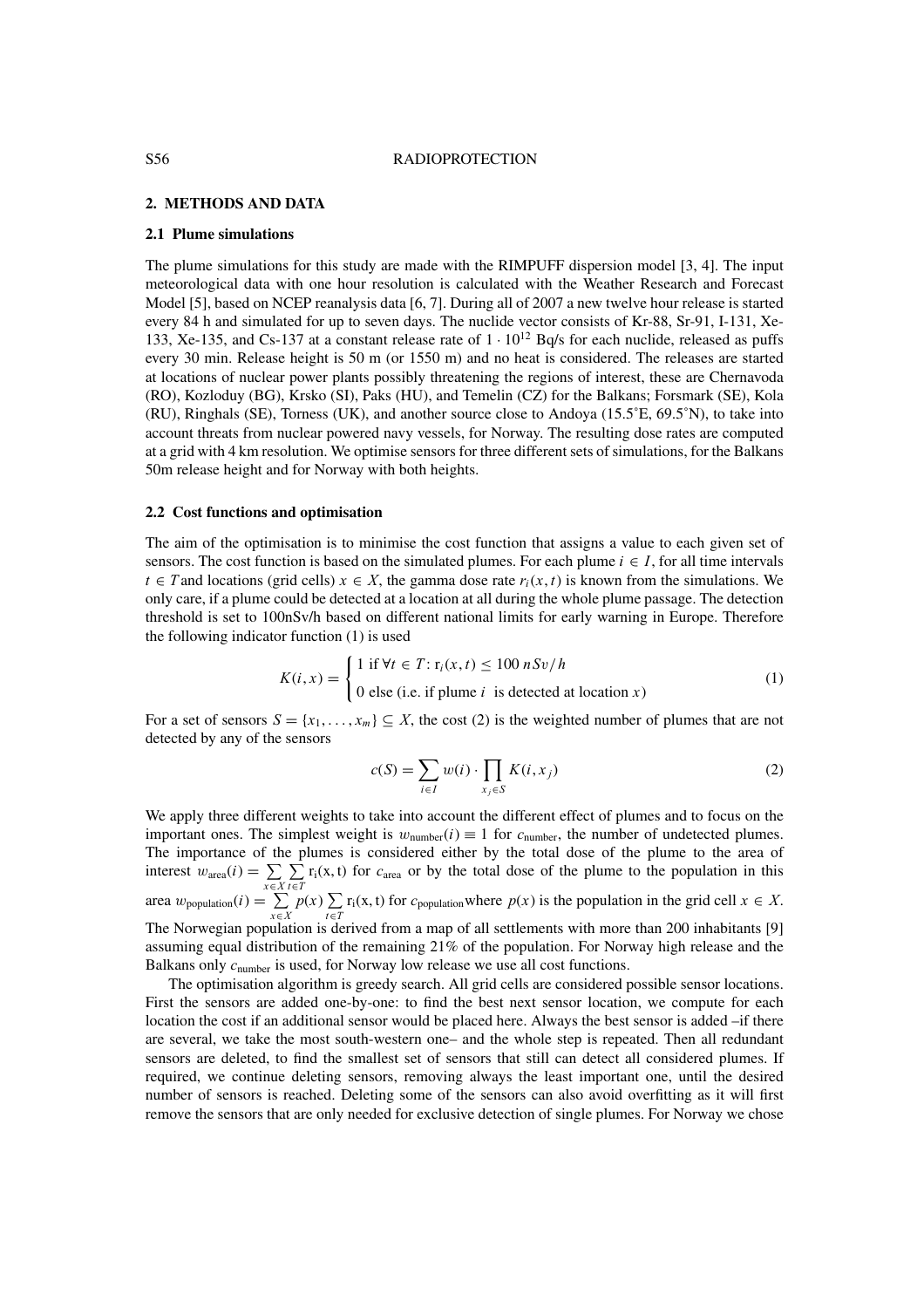

**Figure 1.**  $c_{\text{number}}$  for sensors added one-by-one; bold black –redundant sensors deleted; bold grey –final sensors with desired number.

19 sensors as this fits the number of administrative units, for Balkans 16 sensors correspond to a similar density. Figure 1 shows the values of  $c<sub>number</sub>$  during optimisation for Norway low release.

Often locations of gamma dose sensors have to fulfil **political constraints**. A typical request is that each administrative unit has at least one sensor. We optimised sensors for Norway low release under this constraint for the 19 administrative units ("fylke"). When adding sensors, each has to be placed in a different "fylke" until there is one in each. When deleting sensors, it is not allowed to take the last sensor from a "fylke". Another political issue is, if agencies of neighbouring countries trust each other, or if each one wants to run enough sensors itself to be independent. The effect of both strategies was investigated for the Balkans, where optimisation was run for the whole region, and then for six sub-regions separately using only plumes that are detectable in the respective sub-regions.

The optimisation result may be very **sensitive** towards the set of plumes considered. Therefore we run the whole optimisation for Norway low release on reduced sets of plumes. First we excluded regularly 1/20, 1/10, 1/4, or 1/2 of the plumes respectively. Second we excluded all 75 plumes from one source (Andoya) or 75 random plumes. In each case we determined the full set of sensors that can detect all of the remaining plumes and the 19 most important sensors. For these we tested, how well they could detect the plumes not considered in the optimisation and how the locations changed. In addition we compared the optima for high and low release.

For cost functions and optimisation we used the statistical programming language R [8].

# **3. RESULTS**

## **3.1 Properties of the plumes**

From the 104 simulated plumes from each source, many never reach the region of interest. Of the 520 plumes from the five sources considered in both use cases respectively, only 295 for the Balkans and 203 or 194 for Norway (low and high release respectively) can be used for the optimisation. Most plumes are small, Table 1 shows statistics on how much of the area is covered by one plume. The plumes for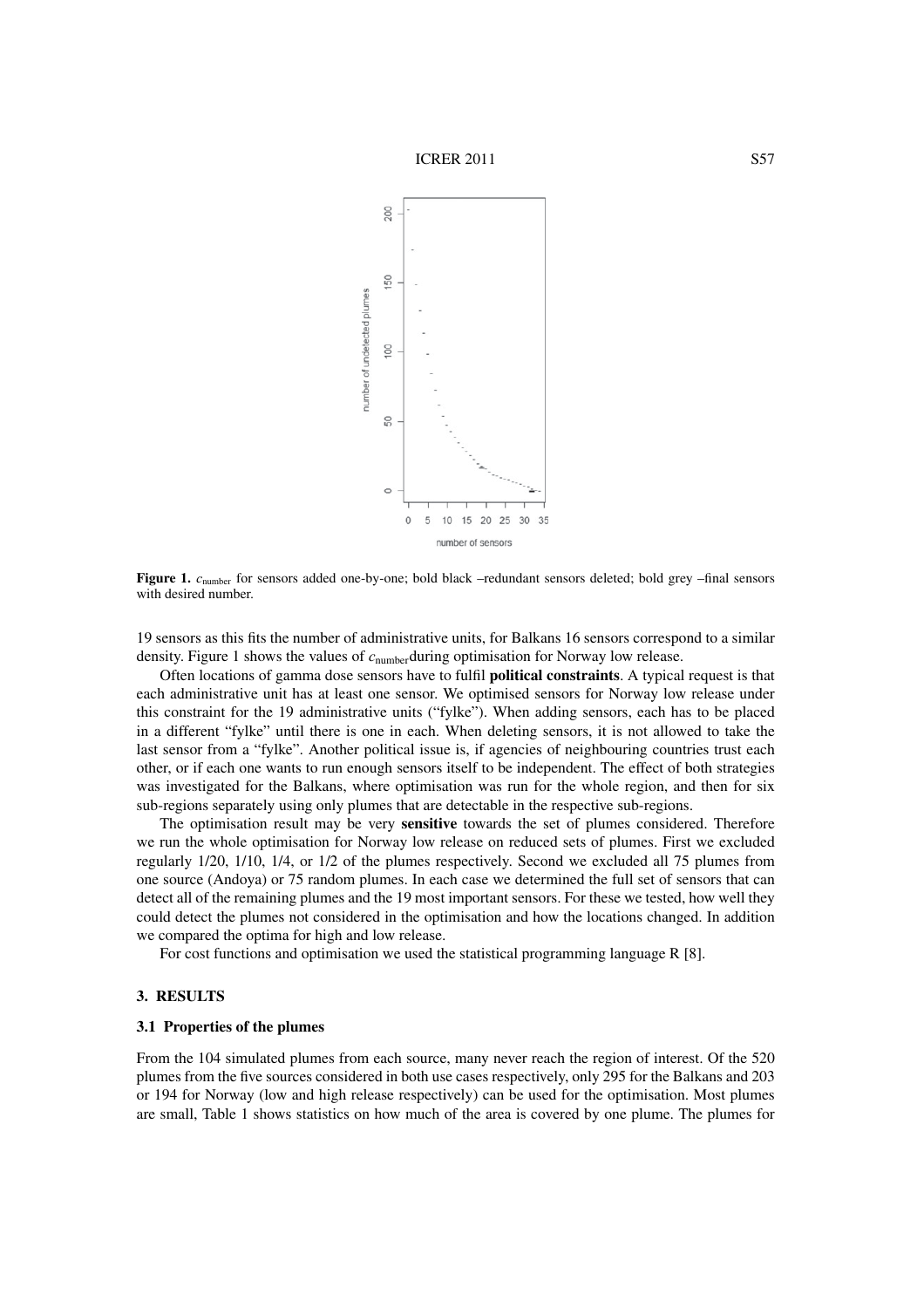#### S58 RADIOPROTECTION

**Table 1.** Fraction of the area of interest covered by the single plumes: Numerator and denominator are numbers of cells, each cell has  $16 \text{ km}^2$ .

|                | min     | median     | max         | mean  |
|----------------|---------|------------|-------------|-------|
| Norway low     | 1/20255 | 872/20255  | 7203/20255  | 0.062 |
| Norway high    | 1/20255 | 1084/20255 | 12470/20255 | 0.083 |
| <b>Balkans</b> | 1/16817 | 1140/16817 | 10040/16817 | 0.116 |



**Figure 2.** Optimal sensor locations for Balkans, Norway high, Norway low. Full set of sensors: O; 16 or 19 most important sensors: ⊗ ; Background: number of detectable plumes.

Norway are smaller than for the Balkans, especially for low releases, and the area of interest is bigger, therefore on average the fraction covered by each plume is only about half compared to the Balkans (for low release). The low and high release plumes for Norway differ a lot, on average the regions where plumes from the same source and date but of different release heights can be detected, only overlap 1/3. This average contains 27% cases where there is no overlap at all. In addition there are 113 cases where only one of the two plumes can be detected in Norway.

#### **3.2 Optimal sensor locations for detection**

The minimal number of sensors to detect all plumes for Norway low release is 32, whereas for high release 24 sensors are sufficient. For the Balkans 23 are enough, although more plumes are considered there. The best 19 sensors for Norway low release miss 17 of the plumes, for high release they miss six. The best 16 sensors for the Balkans only miss seven. So small plumes as for Norway low release seem to be most difficult to detect. In Norway, sensors should be placed at the coasts and borders. For the Balkans borders are also important, whereas no plumes threaten the region from the coast, but there seems to be a main path of plumes in the centre of the region where sensors should be placed. In all cases, sensors are clustered close to nearby sources like the marine Andoya for Norway and the power plant Krsko for the Balkans, see figure 2.

## **3.3 Optimisation for low dose**

The the sensor locations resulting from optimisation with  $c_{area}$  and  $c_{population}$  for Norway low dose differ from those for cnumber, see figure 3. Also the number of sensors needed to detect all plumes is higher: 34 and 36 sensors for  $c_{\text{population}}$  and  $c_{\text{area}}$  respectively. These results are obviously worse than the one from  $c<sub>number</sub>$  where only 32 sensors are needed for the same detection capability. However, if less sensors are used, those optimised for one cost function always perform best in this respect, see table 2.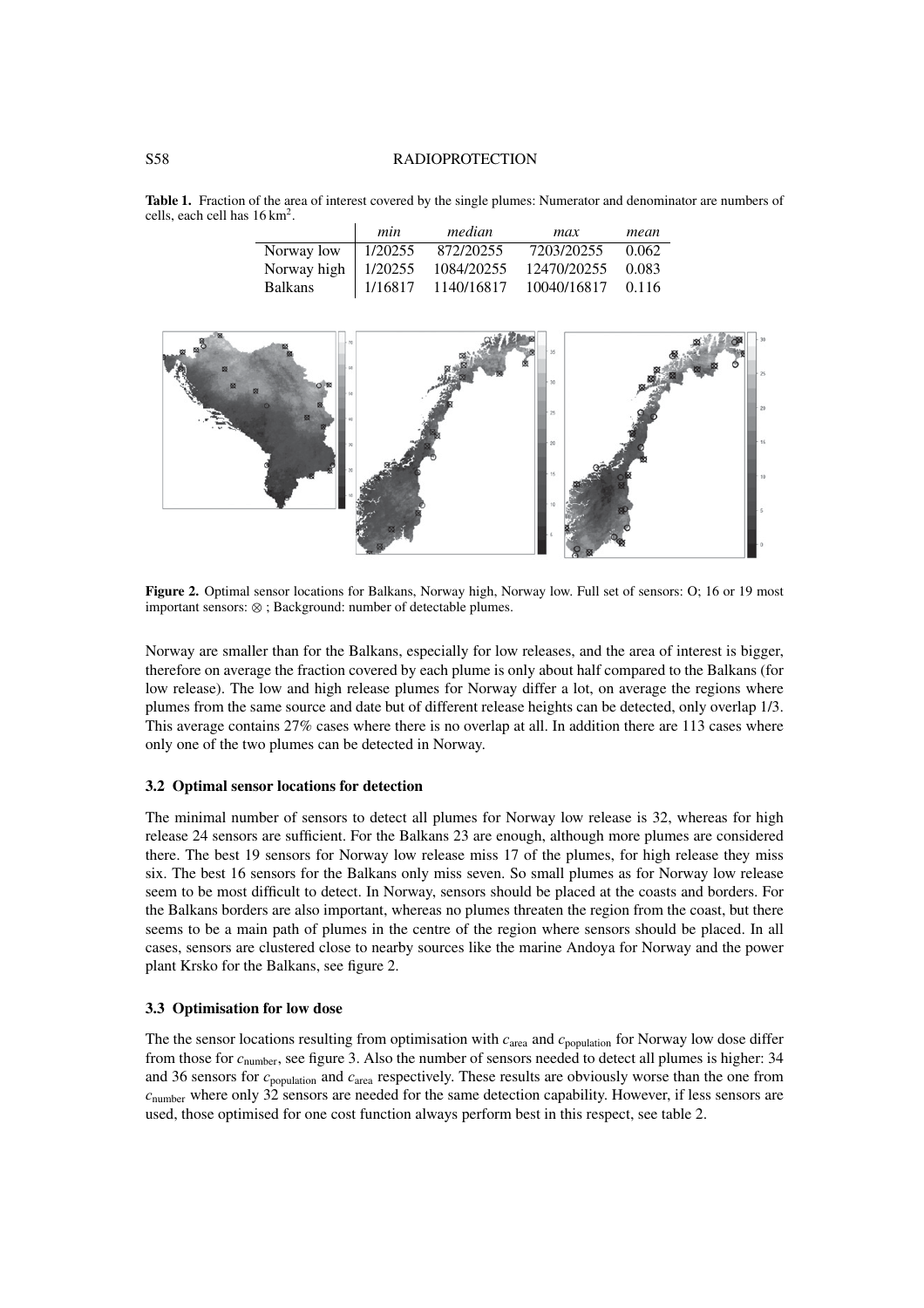#### **ICRER 2011** S59



**Figure 3.** 19 best sensors for  $c_{\text{number}}(O)$ ,  $c_{\text{area}}(\nabla)$ ,  $c_{\text{population}}(O)$ .

**Table 2.** Cost for sets of 19 sensors optimised for different cost functions and for the existing 32 sensors.

| <i>optimised for</i>    | c <sub>number</sub> | $c_{area}$ | $c_{\text{population}}$ |
|-------------------------|---------------------|------------|-------------------------|
| $c_{area}$              |                     | 0.039      | 16.0                    |
| $c_{\text{population}}$ |                     | 0.083      | 13.9                    |
| existing                | 49                  | 241        | 209 O                   |



**Figure 4.** Full sets of sensors O: optimised for subregions separately +: optimised for the whole region.

On the one hand the constraint, that each "fylke" must have at least one sensor, considerably impairs the result for Norway. The first four sensors can be located as before, but for further sensors the constraint only allows suboptimal locations. Altogether 39 sensors are needed to detect all plumes and the 19 best ones leave 56 plumes undetected. Thus about six more sensors than else are needed. On the other hand the sensors optimised without this constraint are very far from meeting it: the 19 best sensors are located in only ten of the "fylke".

Optimising sensor locations for sub-regions of the Balkans clearly showed that much more sensors are needed if each sub-region wants to be independent, see figure 4. For the latter, 75 sensors are necessary, whereas for joint sampling 23 sensors are sufficient. 13 of the sensors are the same in both cases, mainly in Croatia where most plumes come from the nuclear power plant Krsko very close to the border.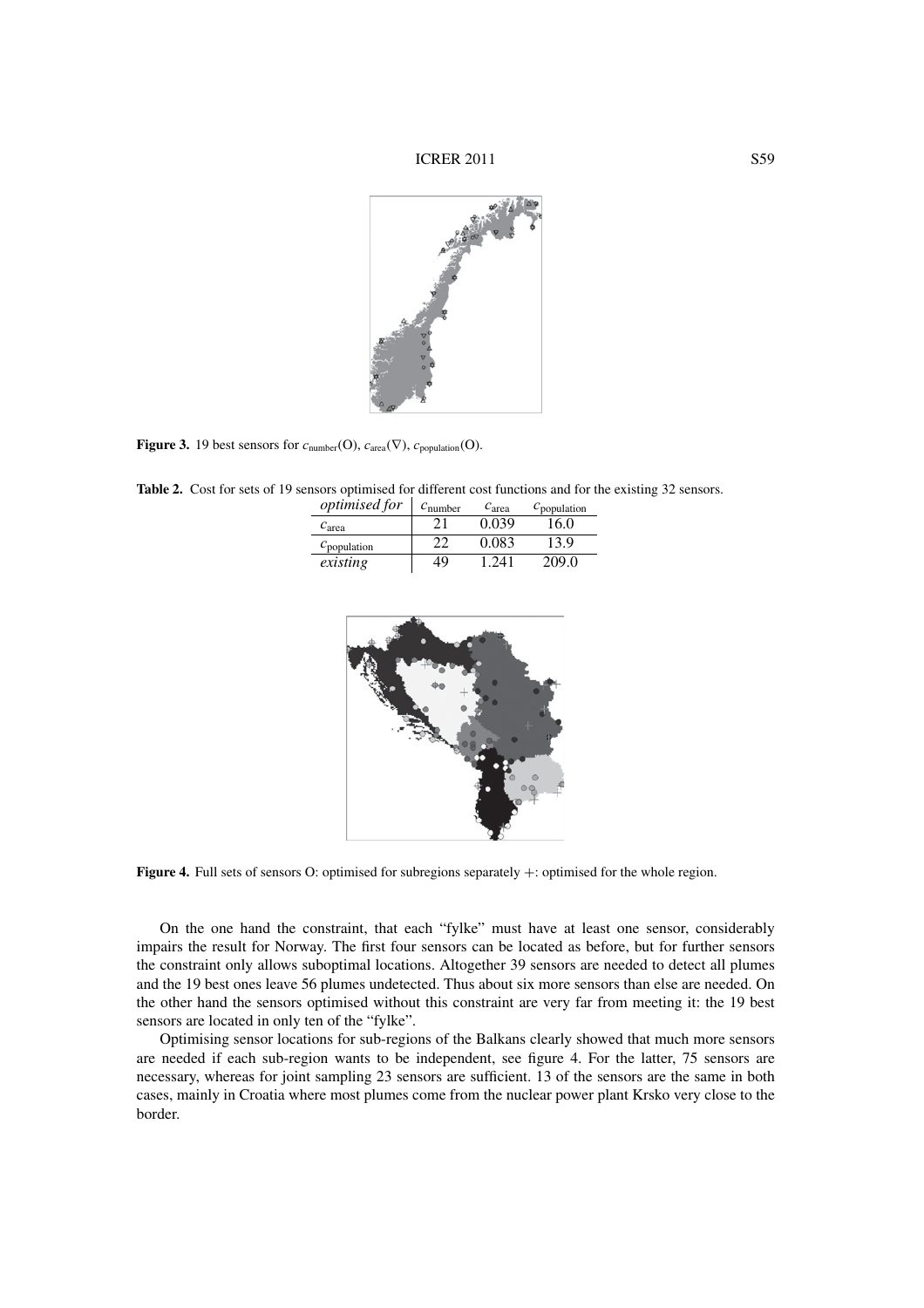#### S60 RADIOPROTECTION

| mean number of | plumes  | all      | regular |        |       |       | random | without        | high    |
|----------------|---------|----------|---------|--------|-------|-------|--------|----------------|---------|
|                |         |          | 95%     | $90\%$ | 75%   | 50%   |        | Andova         | release |
|                | sensors | (203)    | (193)   | (183)  | (153) | (102) | (128)  | (128)          | (194)   |
| sensors        | all     | 32       | 30.6    | 29.5   | 27.8  | 22    | 26     | 24             | 24      |
| undetected     | all     | $\theta$ | 2.1     | 4.1    | 11    | 25    | 14.6   | 26             | 49      |
| plumes         | 19      | 17       | 17.9    | 18.2   | 24    | 30    | 26.8   | 34             | 62      |
| sensors        | all     | all      | 21.4    | 19.6   | 15    | 10    | 12.2   | 12             | 3       |
| coinciding     | 19      | 19       | 9.2     | 9.4    |       | 6     | 4.8    | $\overline{4}$ |         |
| with original  |         |          |         |        |       |       |        |                |         |

**Table 3.** Results from optimisation with less or different plumes.

# **3.4 Robustness**

As described in table 3, the number of sensors needed to detect all plumes grows with the number of plumes. By chance about 79% of the plumes not considered in the optimisation are still detected, even those with 89% of the dose and with 95% of the dose to humans. This fraction is similar for all regular and random subsets but worse if a complete source is ignored. From a different point of view, the 19 best sensors optimised without plumes from Andoya, miss 6 of these and 28 from Andoya whereas when all plumes are considered, the 19 best sensors miss 1 plume from Andoya and 16 else.

The sensor locations also depend a lot which plumes were omitted. From the full set of sensors between 9 and 27 coincide with the original ones. The differences for 19 best sensors are even bigger. There are also big differences among them, one location occurs in 39 of the 43 full sets, but the median occurrence is two. In general, the differences increase with the number of omitted plumes. Using high release plumes instead of low release resulted in completely different sensor locations that were not well suited to detect the low release plumes (table 3, last column). The other way it worked better, maybe because the high release plumes were less and bigger: the 19 best low release sensors missed only 41 of them. These results show that the sensor locations are very sensitive to the input and probably more simulated plumes are needed to give realistic results.

# **4. DISCUSSION**

The most critical issue seems to be the number of plumes used, but running simulations with less temporal distance may lead to high correlations. Therefore finding a good set of plumes remains a challenge. Different release heights should be used if they are considered realistic.

The optimisation algorithm used here is fast, it only tries very few possible sets of sensors. So it might not find the global optimum. For one case we run a more extended search, it found sets of 19 sensors that can detect one more plume. So the algorithm used here did not find the global optimum but was close.

### **5. CONCLUSIONS**

We built an algorithm that allows integrating climatic data into the search for locations for gamma dose rate sensors in regions where threats mainly come from abroad. In our use cases, the best locations for sensors were mainly at boundaries and coasts but also in highly affected regions within the countries. This algorithm also allows focussing on plumes severely affecting the area of interest or the population, yielding intuitive results like more sensors in densely populated areas. Including political constraints like national instead of international monitoring can more than triple the number of sensors needed. In general the results showed, that few sensors (about 1 per  $15\,000\,\mathrm{km}^2$ ) were sufficient to detect many of the plumes. However, we also observed that probably more plumes should be used as about 21% of the not considered ones pass undetected. Altogether this algorithm can contribute substantially to improve